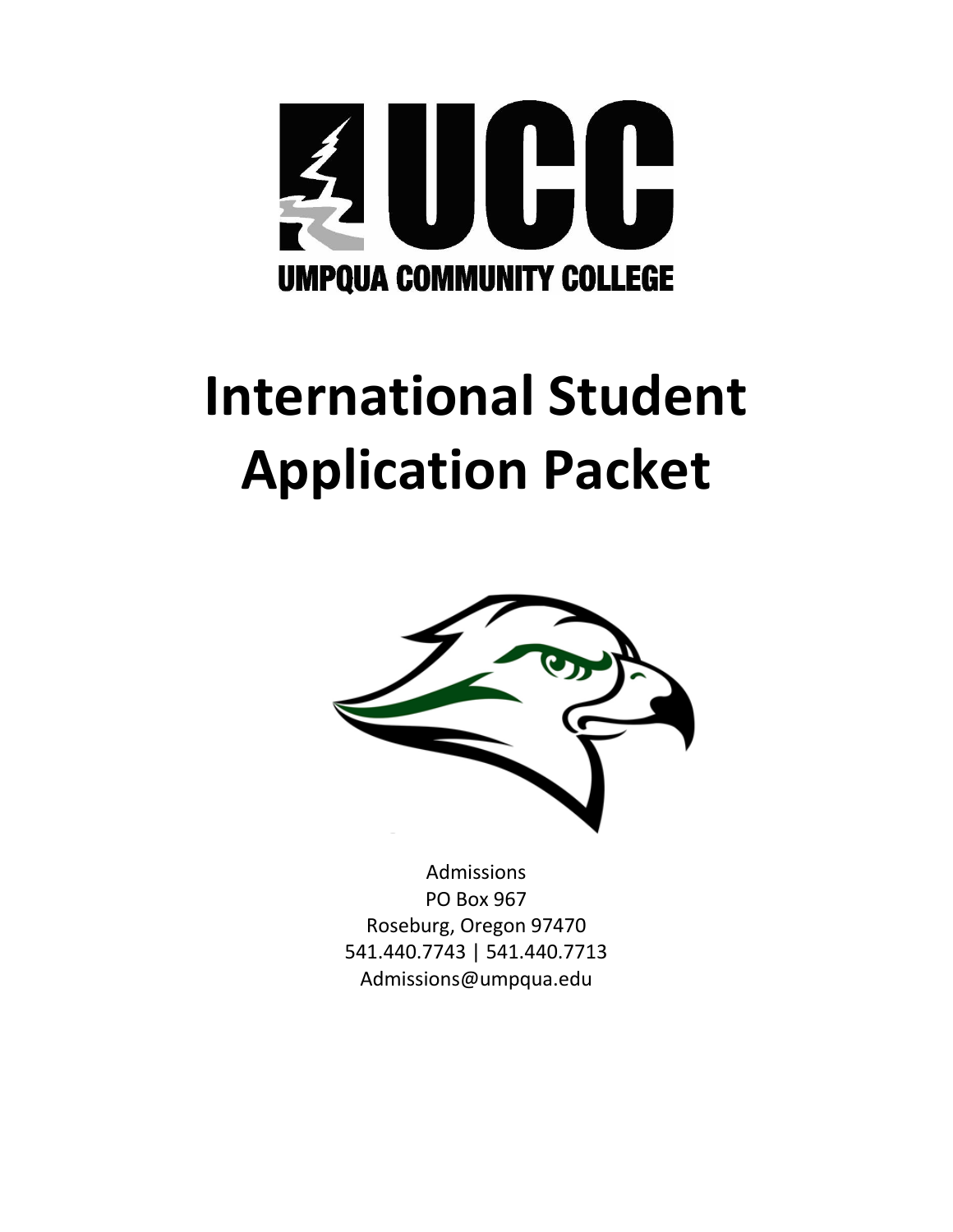

Admissions PO Box 967 Roseburg, Oregon 97470 541.440.7743 | 541.440.7713 **UMPQUA COMMUNITY COLLEGE** Admissions@umpqua.edu

## **International Student Application Checklist**

**All requirements on this list MUST be met before the I-20 (Eligibility Document) will be released.**  Use this checklist to track what you need to complete for your international application. Incomplete applications will remain on file for one year only**. Do Not Return This Page to Our Office.**

| Sent | <b>Date</b> | <b>Document or Form</b>                                                                                                                                                                                                        |  |
|------|-------------|--------------------------------------------------------------------------------------------------------------------------------------------------------------------------------------------------------------------------------|--|
|      |             | <b>Completed International Student Application</b>                                                                                                                                                                             |  |
|      |             | Non-refundable application processing fee of \$150.00 by U.S. Money/Postal<br>Order                                                                                                                                            |  |
|      |             | Copy of English proficiency scores                                                                                                                                                                                             |  |
|      |             | <b>Writing Sample</b>                                                                                                                                                                                                          |  |
|      |             | Financial Statement with required bank statements                                                                                                                                                                              |  |
|      |             | International Student Academic Agreement                                                                                                                                                                                       |  |
|      |             | Verification of Health Insurance                                                                                                                                                                                               |  |
|      |             | <b>Completed Educational Background Chart</b>                                                                                                                                                                                  |  |
|      |             | Official copies of all previous educational records from secondary, post-<br>secondary schools, colleges, or universities you have attended in the United<br>States or abroad.                                                 |  |
|      |             | Copy of passport pages: Copies of the pages containing the signature and<br>photo with name and birthdate.                                                                                                                     |  |
|      |             | If you are transferring from a U.S. High School or U.S. college/university: Must                                                                                                                                               |  |
|      |             | complete Notice of Intent to Transfer. Please attach a copy of your I-94 & I-20.                                                                                                                                               |  |
|      |             | Express Mail (optional): Please send an additional \$55.00 U.S. Currency, if you<br>would like your I-20 mailed to you "Express Mail". Prepare for up to three (3)<br>weeks mailing time to receive the I-20 by standard mail. |  |

**Additional information may be obtained at https://www.umpqua.edu/international-students**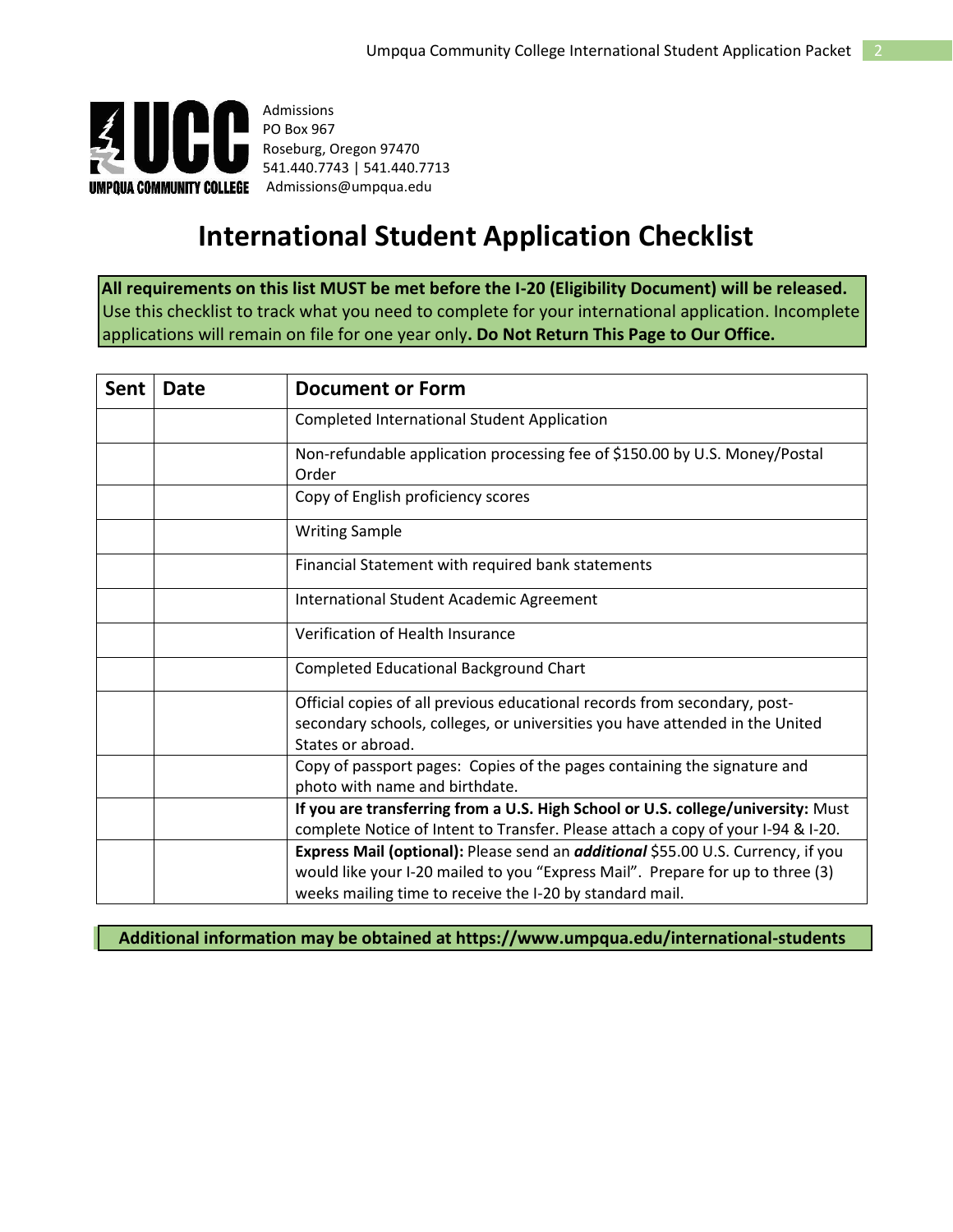

 $\overline{\phantom{a}}$ 

Admissions PO Box 967 Roseburg, Oregon 97470 541.440.7743| Fax 541.440.7713

### **International Student Application for Admission**

| <b>SECTION 1 - PERSONAL INFORMATION (AS PRINTED IN PASSPORT)</b>                                                                                                          |  |  |                                                                                                         |
|---------------------------------------------------------------------------------------------------------------------------------------------------------------------------|--|--|---------------------------------------------------------------------------------------------------------|
|                                                                                                                                                                           |  |  |                                                                                                         |
|                                                                                                                                                                           |  |  |                                                                                                         |
| of the passport leaving out the separator character "<")                                                                                                                  |  |  |                                                                                                         |
|                                                                                                                                                                           |  |  |                                                                                                         |
|                                                                                                                                                                           |  |  |                                                                                                         |
| Date of Birth (example: June 03, 1979) ___________________ DMale DFemale Marital Status: DSingle DMarried                                                                 |  |  |                                                                                                         |
|                                                                                                                                                                           |  |  |                                                                                                         |
| <b>Home Country Mailing Address (required):</b>                                                                                                                           |  |  |                                                                                                         |
|                                                                                                                                                                           |  |  |                                                                                                         |
|                                                                                                                                                                           |  |  |                                                                                                         |
|                                                                                                                                                                           |  |  |                                                                                                         |
| U.S. Mailing Address (address within the U.S. if you have one):                                                                                                           |  |  |                                                                                                         |
|                                                                                                                                                                           |  |  |                                                                                                         |
|                                                                                                                                                                           |  |  |                                                                                                         |
|                                                                                                                                                                           |  |  |                                                                                                         |
| UCC does not provide housing for international students. We can provide information about apartments in close<br>proximity of the college and transportation (local bus). |  |  |                                                                                                         |
| Term you Plan to Begin: $\Box$ Summer (July) $\Box$ Fall (September) $\Box$ Winter (January) $\Box$ Spring (April)                                                        |  |  |                                                                                                         |
| Are you currently living in the U.S.? $\Box$ No $\Box$ Yes                                                                                                                |  |  |                                                                                                         |
|                                                                                                                                                                           |  |  | If yes, what is your immigration status? $\square$ F-1 $\square$ No Visa (outside USA) $\square$ Other: |
| Where would you like your acceptance packet sent? $\Box$ Home country mailing address $\Box$ U.S. Mailing address                                                         |  |  |                                                                                                         |
| Have you previously attended UCC?                                                                                                                                         |  |  |                                                                                                         |
| $\square$ No, I will be a new UCC Student                                                                                                                                 |  |  |                                                                                                         |
|                                                                                                                                                                           |  |  | UCC ID # $\_$                                                                                           |
| Person to be notified in case of emergency (either in the U.S. or abroad):                                                                                                |  |  |                                                                                                         |
| Name                                                                                                                                                                      |  |  |                                                                                                         |
| Address                                                                                                                                                                   |  |  | Telephone number______________________                                                                  |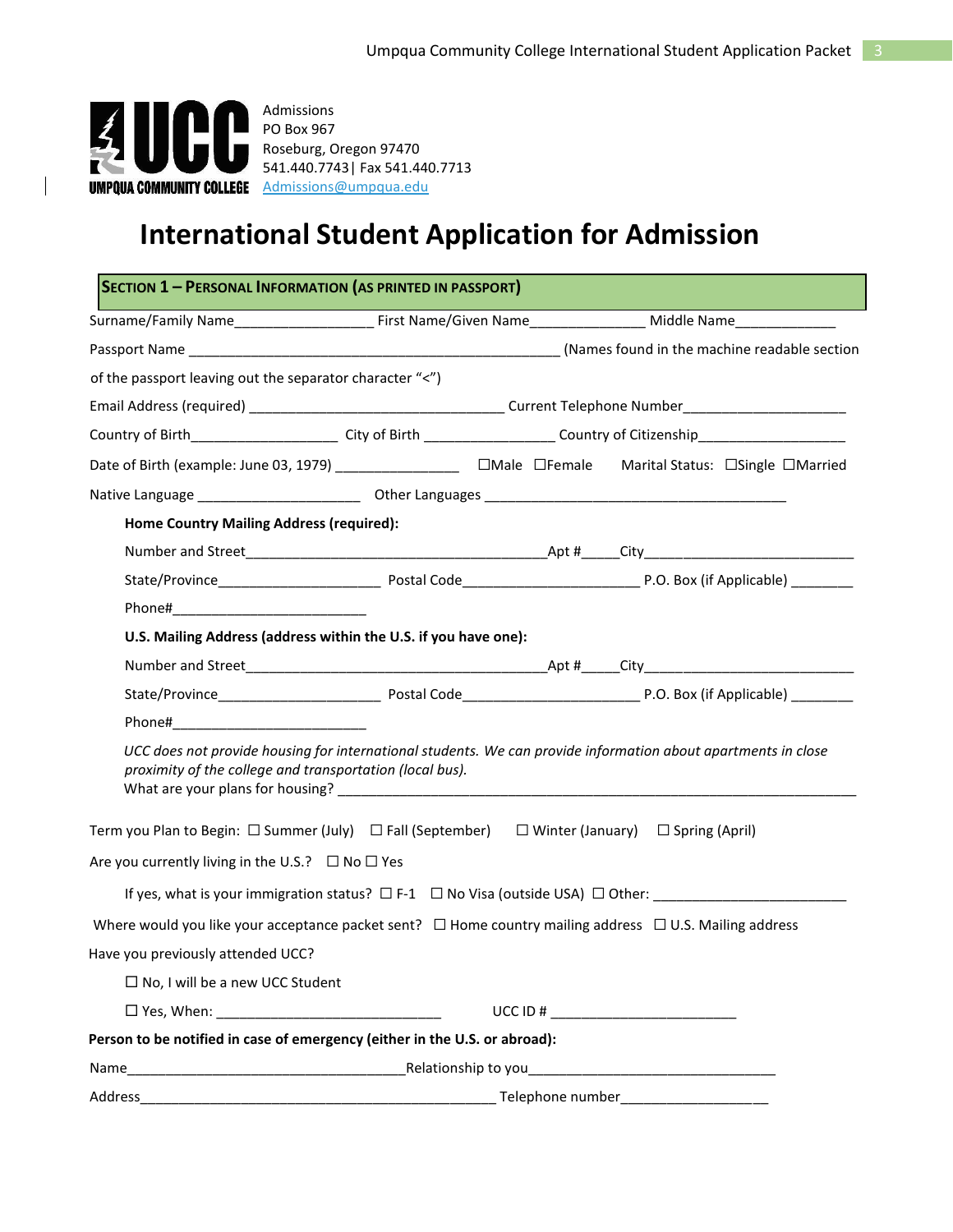| SECTION 2 - FAMILY INFORMATION (AS PRINTED IN PASSPORT)                                                             |  |  |  |  |                                    |
|---------------------------------------------------------------------------------------------------------------------|--|--|--|--|------------------------------------|
| Will your spouse and/or children be coming with you to the US? $\Box$ No $\Box$ Yes (list Family Members Below)     |  |  |  |  |                                    |
| Family Name___________________________First Name_______________________Middle________________Birthdate ____________ |  |  |  |  |                                    |
| Country of Birth and Citizenship_______________________ $\Box$ Male $\Box$ Female                                   |  |  |  |  | Relationship______________________ |
|                                                                                                                     |  |  |  |  |                                    |
|                                                                                                                     |  |  |  |  | Relationship____________________   |
|                                                                                                                     |  |  |  |  |                                    |
| Country of Birth and Citizenship____________________________ $\Box$ Male $\Box$ Female                              |  |  |  |  | Relationship_____________________  |

#### **SECTION 3 – EDUCATIONAL INFORMATION**

Educational Goal: What do you plan to study at UCC? Major Program

*You can find a list of majors at <http://www.umpqua.edu/areas-of-study>[.](http://www.umpqua.edu/areas-of-study) If you leave this blank we will automatically make your major Associate of Arts Oregon Transfer (AAOT).* 

Will you have completed secondary/high school before starting your program at Umpqua Community College?

 $□$  No  $□$  Yes If yes, provide date of your actual or estimated high school graduation:  $□$ 

Have you attended a school in the U.S.?  $\Box$  Yes  $\Box$  No

If you are currently studying at a school in the U.S., do you plan to leave the U.S. before starting at UCC?  $\Box$  Yes  $\Box$  No

#### **SECTION 4 – ENGLISH PROFICIENCY (TEST AND WRITING SAMPLE)**

#### **The following scores show the required English proficiency (Please send copy of test results):**

| TOEFL: Paper 500, Computer 173, Internet 61<br>$\bullet$<br>ELPT: 950<br>IELTS: $6.0$<br>٠<br>MELAB: 72ACE: Level 5<br>٠ |               | $\bullet$                          | • ESL: Level 109 course completion at accredited<br>English as a Second Language (ESL) Institute<br>Duolingo English Test: Score of 90 or higher                                                                               |      |
|--------------------------------------------------------------------------------------------------------------------------|---------------|------------------------------------|--------------------------------------------------------------------------------------------------------------------------------------------------------------------------------------------------------------------------------|------|
|                                                                                                                          |               |                                    | UCC Institutional Code: 4862                                                                                                                                                                                                   |      |
| Test Type: ______________________                                                                                        | Score: $\_\_$ |                                    | Test Date: \\square\\sqrt{\sqrt{\sqrt{\sqrt{\sqrt{\sqrt{\sqrt{\sqrt{\sqrt{\sqrt{\sqrt{\sqrt{\sqrt{\sqrt{\sqrt{\sqrt{\sqrt{\sqrt{\sqrt{\sqrt{\sqrt{\sqrt{\sqrt{\sqrt{\sqrt{\sqrt{\sqrt{\sqrt{\sqrt{\sqrt{\sqrt{\sqrt{\sqrt{\sqr |      |
| Are you currently studying at an English Language Institute? $\Box$ Yes $\Box$ No If yes,                                |               |                                    | Score/Level                                                                                                                                                                                                                    | Date |
| ESL Institution                                                                                                          |               | Mailing Address of ESL Institution |                                                                                                                                                                                                                                |      |

**Writing Sample:** On a *separate* piece of paper, write a paragraph in your own words about:

- Your educational/occupational goals. Why do you want to study in the U.S.?
- What is your objective? How long do you wish to study at U.C.C.?
- What do you plan to do when you finish your program here?
- College or University you may want to transfer to when you complete UCC?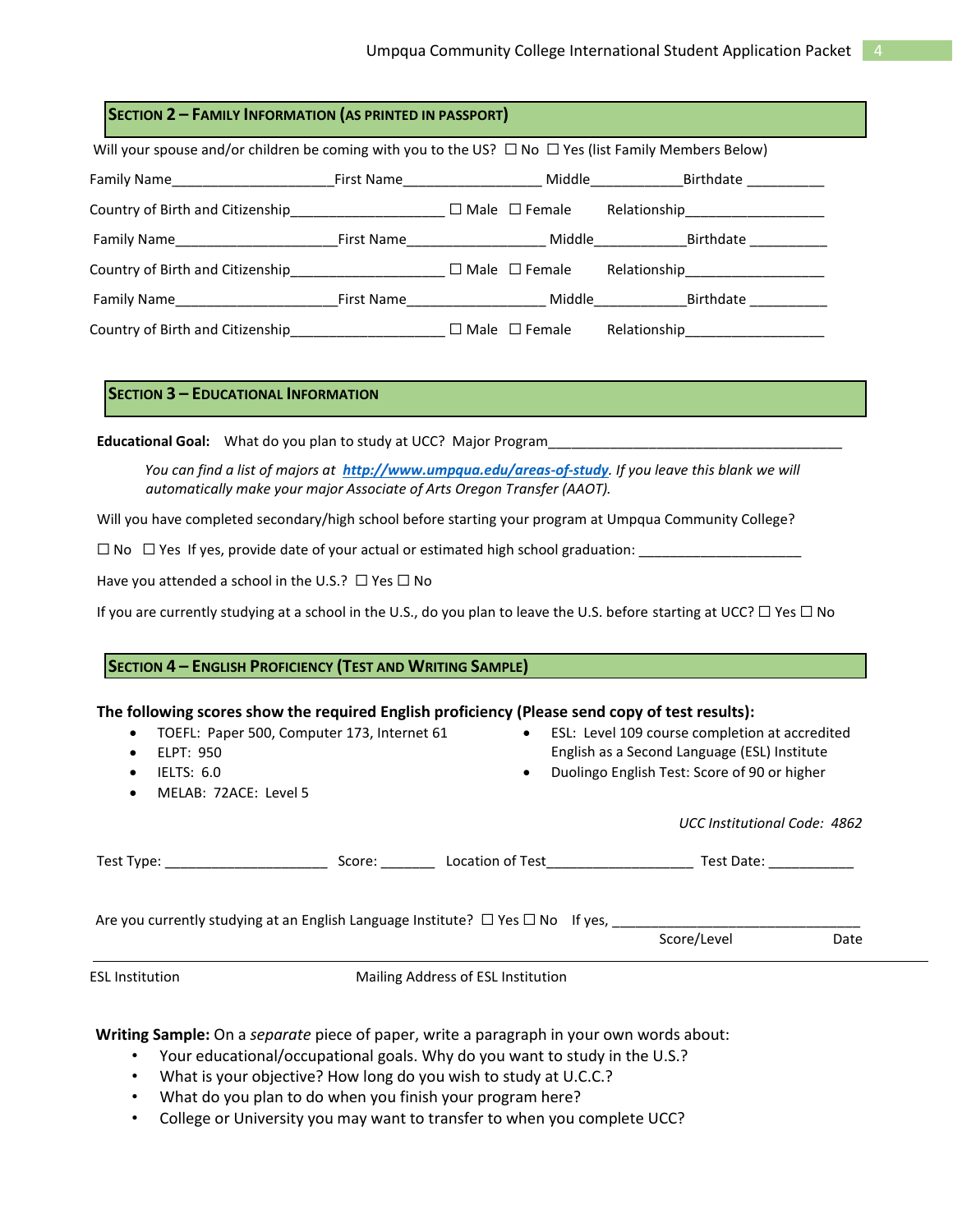#### • Include any other information you would like us to share with us about you, your family or culture. **SECTION 5 – HEALTH INSURANCE INFORMATION**

International students are required to have health insurance. Students must purchase the Health & Accident Insurance offered through Umpqua Community College or provide proof of equal or better coverage that is effective in the United States and will be in effect throughout your course of study at UCC.

#### **I currently do not have international health and accident insurance but will purchase the insurance through Umpqua Community College.**

#### **I have other international health and accident insurance that is valid in the US and will be in effect during my entire course of study at UCC.**

If not, provide name of Company, policy number and expiration date of Health and Accident Insurance. Please submit the insurance coverage summary outline with this application (must be written in English):

| Insurance Company Name:     |       |                         |          |  |  |
|-----------------------------|-------|-------------------------|----------|--|--|
| Policy Number:              |       |                         |          |  |  |
| Effective Date of Coverage: |       | <b>Expiration Date:</b> |          |  |  |
| Address:                    | City: | Province/State:         | Country: |  |  |

I hereby certify that the answers and information provided are true, complete, and correct to the best of my knowledge.

Student Name (please print) and the student Student Signature and the student Signature of the Student Signature Date

#### **APPLICATION SIGNATURE**

I hereby certify that the information I have provided is accurate and complete to the best of my knowledge and that failure to disclose and submit complete and accurate information and all required documents may result in denial of admission or dismissal for the College.

**Student Name (please print) and Student Signature Student Signature According to According the Student Signature Date** 

### Questions?

- $\triangleright$  Email the International Admissions Office at: admissions@umpqua.edu
- Visit<https://studyinthestates.dhs.gov/students>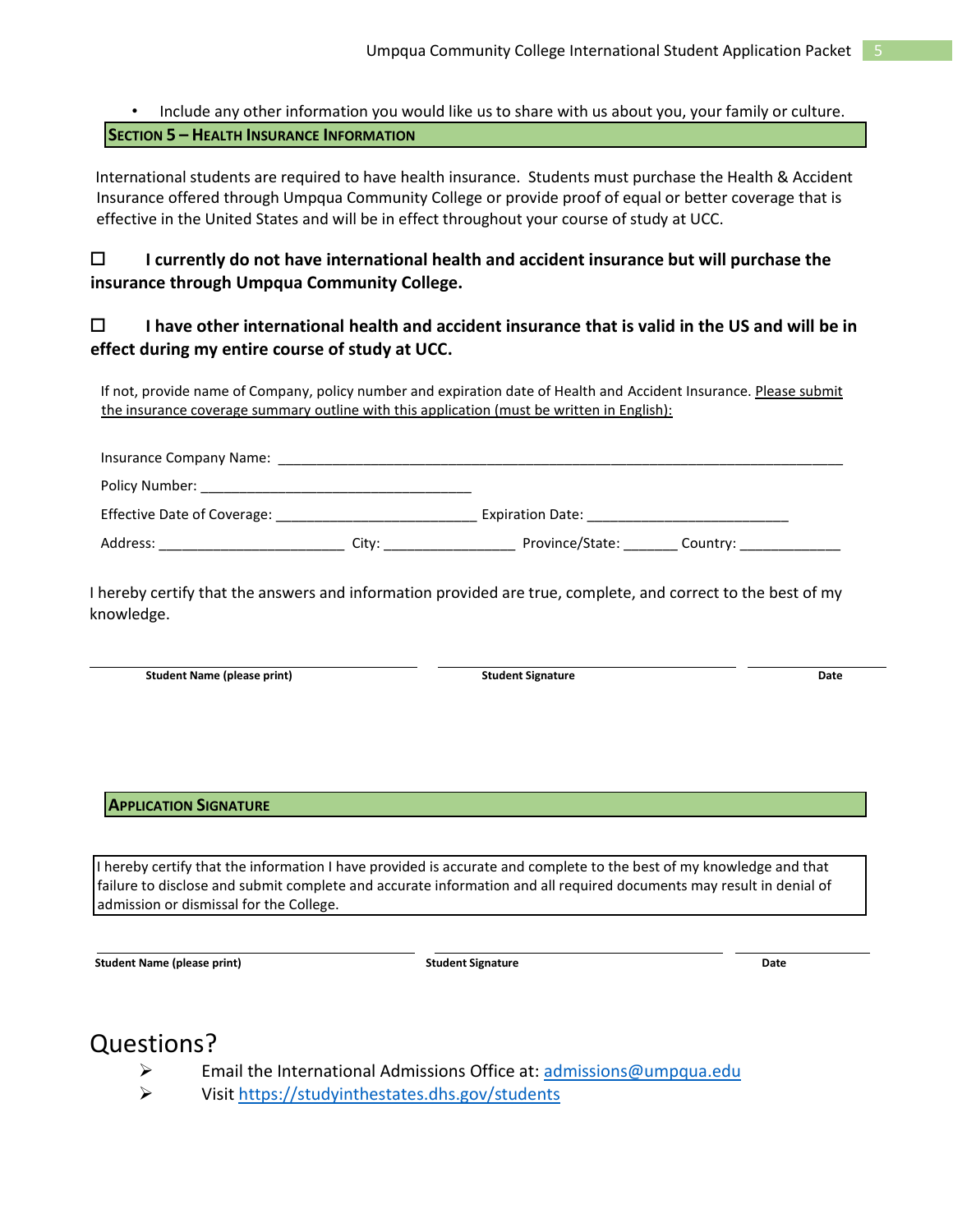

Admissions PO Box 967 Roseburg, Oregon 97470 541.440.7743 | 541.440.7713 UMPQUA COMMUNITY COLLEGE Admissions@umpqua.edu

### **International Student Academic Agreement**

#### **Section 1 – STUDENT REQUIREMENTS**

**If I am admitted to Umpqua Community College to study as an international student, I hereby agree to:** 

- 1. Enroll in courses appropriate to my course of study as agreed upon with my UCC Academic Advisor.
- 2. Enroll in, attend, and complete a full-time day program (a minimum of 12 credits of study each quarter). (Allowed maximum of one online class each quarter.)
- 3. Obtain approval of a UCC Academic Advisor before adding or withdrawing from a class.
- 4. Be able to maintain my finances including living expenses and tuition for the period of time needed to complete my education at UCC. This means paying for each term of classes by the first day of the term.
- 5. Undergo the necessary tests recommended by my UCC Academic Advisor to demonstrate my proficiency in the use of English and any other tests necessary for class placement.
- 6. Enroll in any courses recommended by my UCC Academic Advisor to improve my English ability, if testing indicates such classes are necessary.
- 7. Maintain uninterrupted Health & Accident Insurance during the time I am in the United States on UCC's I-20. I understand I must purchase the Health & Accident Insurance offered through UCC or provide proof of equal or better coverage.

#### **Section 1 – STUDENT AGREEMENT**

I understand that if I fail to meet any of the above requirements, or if I fail to maintain at least a "C" average, and complete 12 credits each quarter, Umpqua Community College will be required to notify the United States Citizenship and Immigration Services. They will also notify my sponsor that I am on probation or that my approval to enroll in the college has been canceled and I will not be permitted to continue my training at Umpqua Community College.

I understand it is my responsibility to keep UCC advised of any changes with my address and, should I decide to visit outside the United States of America, for any reason, I must obtain permission from Umpqua Community College and obtain a travel form (I-20) from the college. (Such permission is only granted to students in good standing and preparation of travel paperwork requires at least two weeks' notice to the college.)

I further understand that I will NOT be permitted to work off campus unless authorized by the United States Citizenship and Immigration Services.

#### **I have read the above conditions and fully understand and agree to act in accordance by them.**

Signature\_\_\_\_\_\_\_\_\_\_\_\_\_\_\_\_\_\_\_\_\_\_\_\_\_\_\_\_\_\_\_\_\_\_\_\_\_\_\_\_\_\_\_\_\_\_\_\_\_\_\_\_\_\_\_\_\_\_\_\_\_Date\_\_\_\_\_\_\_\_\_\_\_\_\_\_\_\_ Name (please print) \_\_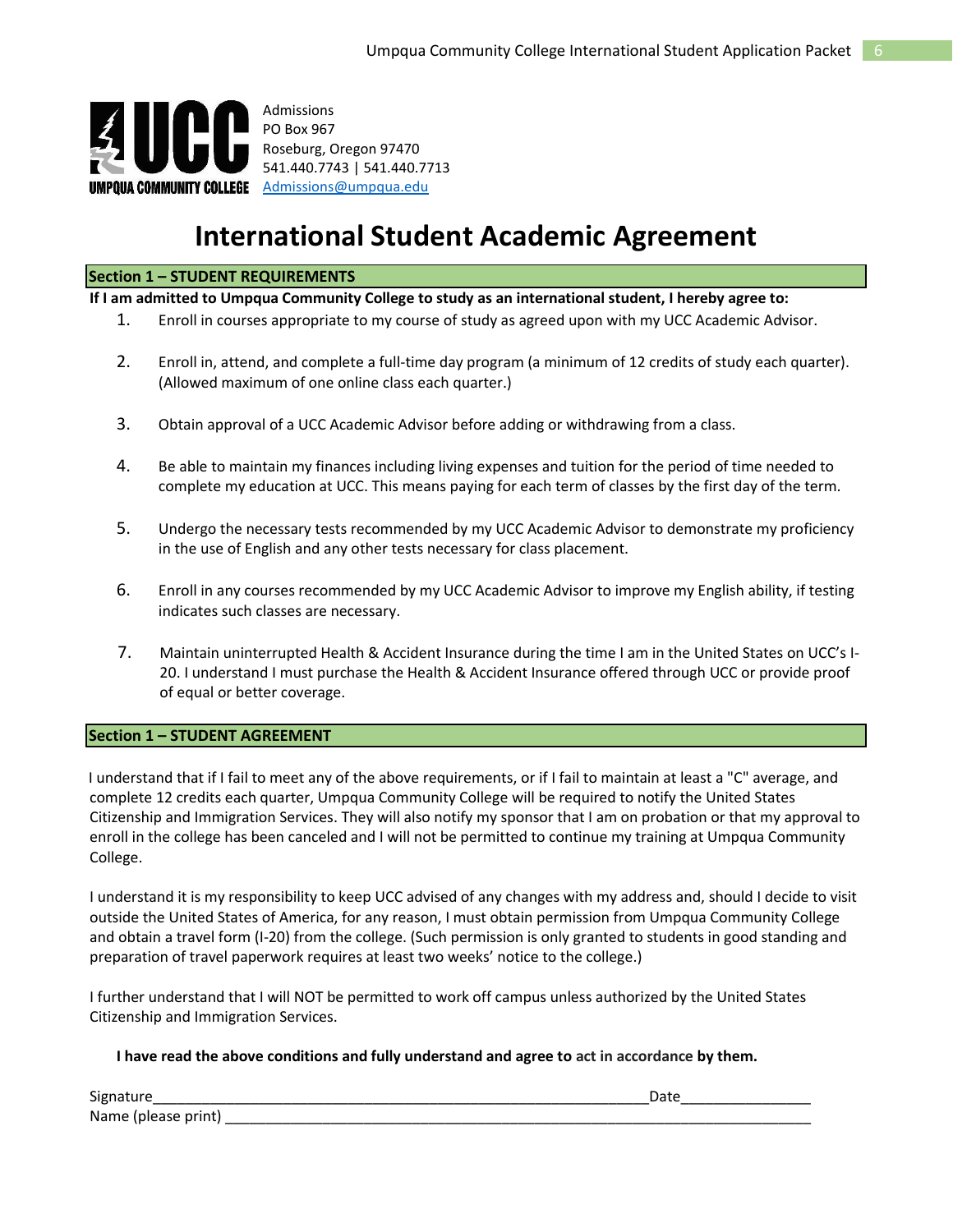

Admissions PO Box 967 Roseburg, Oregon 97470 541.440.7743 | 541.440.7713 Admissions@umpqua.edu

### **International Student Education Background**

This form is an important part of your admissions file. Be sure to list all English language programs followed in the United States or elsewhere and all work experience.

#### **Section 1 – Instructions for Section 2 below**

| Column 1            | On each line write the appropriate years for every school year you attended. All years since beginning school must be listed.                                                                                                                                                                             |
|---------------------|-----------------------------------------------------------------------------------------------------------------------------------------------------------------------------------------------------------------------------------------------------------------------------------------------------------|
| Column <sub>2</sub> | Write your age. If you were six (6) years old when you attended school for the first time, write "6" on the first line. Do not list preschool<br>or kindergarten. Continue by writing your correct age for each grade you attended.                                                                       |
| Column 3            | These are the actual years you attended school. Your first year is number one (1), your second year is number two (2), etc. Do not list<br>preschool or kindergarten. You must account for every year. If you were out of school for a length of time, it must be noted. Allow one<br>line for each year. |
| Column 4            | Enter the name of each school or institution you attended.                                                                                                                                                                                                                                                |
| Column 5            | Enter the City and Country of each school attended.                                                                                                                                                                                                                                                       |
| Column 6            | Write the name of any internal or external examination(s) you passed or certificates you obtained at the end of that year. For example:<br>if you sat for the General Certificate of Education (GCE) at the end of your 11th year in school, on that line write: GCE.                                     |

#### **Section 2 – Student educational background chart**

| (1)<br>Academic<br>Year | (2)<br>Your<br>Age | (3)<br>Year in<br>School | (4)<br><b>Full Name of School</b> | (5)<br><b>Location of School</b><br>(City and Country) | (6)<br>Certificates,<br><b>Diplomas, Degrees Obtained</b> |
|-------------------------|--------------------|--------------------------|-----------------------------------|--------------------------------------------------------|-----------------------------------------------------------|
|                         |                    | $\mathbf{1}$             |                                   |                                                        |                                                           |
|                         |                    | $\overline{2}$           |                                   |                                                        |                                                           |
|                         |                    | $\overline{3}$           |                                   |                                                        |                                                           |
|                         |                    | $\overline{4}$           |                                   |                                                        |                                                           |
|                         |                    | 5                        |                                   |                                                        |                                                           |
|                         |                    | 6                        |                                   |                                                        |                                                           |
|                         |                    | $\overline{7}$           |                                   |                                                        |                                                           |
|                         |                    | 8                        |                                   |                                                        |                                                           |
|                         |                    | $\boldsymbol{9}$         |                                   |                                                        |                                                           |
|                         |                    | $10\,$                   |                                   |                                                        |                                                           |
|                         |                    | $11\,$                   |                                   |                                                        |                                                           |
|                         |                    | 12                       |                                   |                                                        |                                                           |
|                         |                    | 13                       |                                   |                                                        |                                                           |
|                         |                    | 14                       |                                   |                                                        |                                                           |
|                         |                    | $15\,$                   |                                   |                                                        |                                                           |
|                         |                    |                          |                                   |                                                        |                                                           |
|                         |                    |                          |                                   |                                                        |                                                           |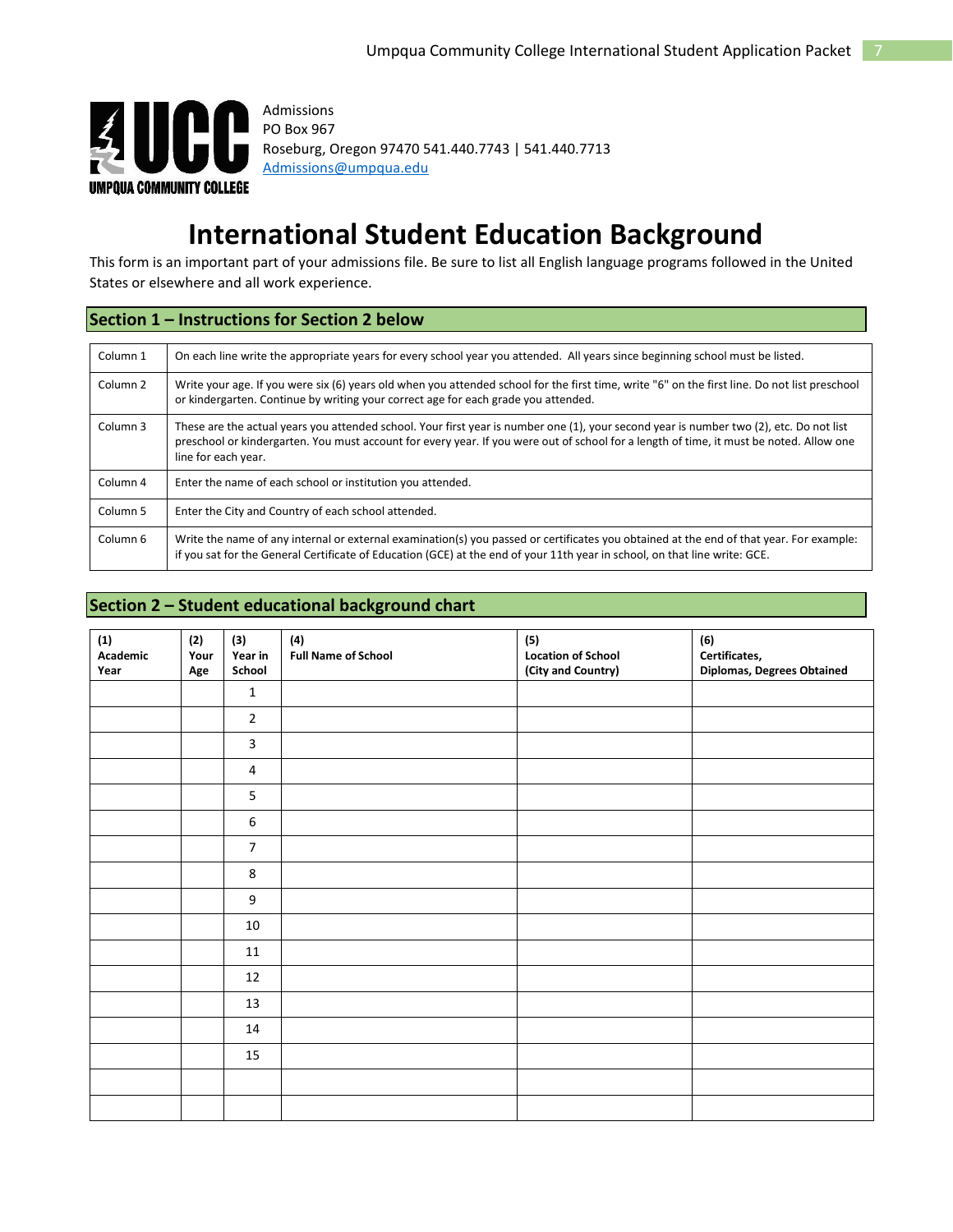

Admissions PO Box 967 Roseburg, Oregon 97470 541.440.7743 | 541.440.7713 Admission@umpqua.edu

### **International Student Sample Budget**

 **The items below is an estimate of your expenses for the first** *academic* **year (nine months unless noted).**

|                           | Per Term (Quarter)            | Per Academic Year (3 terms)* |
|---------------------------|-------------------------------|------------------------------|
| <b>Tuition and Fees</b>   | \$3,084 (based on 12 credits) | \$9,252                      |
| Room and Board            | \$1,800 (\$600/month)         | \$7,200 (12 months)          |
| <b>Books and Supplies</b> | \$535                         | \$1,605                      |
| Incidentals               | \$800                         | \$2,400                      |
| Transportation            | \$495                         | \$1,485                      |
| Insurance                 | \$435                         | \$1,740 (12 months)          |
| <b>Total</b>              | \$7,149                       | \$23,682                     |

*\*Room & Board and Student Insurance are based upon a full calendar year (12 months). You may expect to spend more or less depending upon your situation. However, you must demonstrate the ability to meet the total amount listed before UCC can issue you an I-20 (Eligibility Document).* 

#### **Expense Details:**

**1. Tuition & Fees:** The 2020-2021 International tuition rate is \$254.50 per college credit plus a \$30.00 per term Registration and Insurance fee. As an international student, you are required to enroll and satisfactorily complete a minimum of 12 credits per term and not recommended to enroll in more than 18 credits per term. There are three (3) terms per year that the student must attend before a term off is available (usually summer).

**2. Room and Board:** Single bedroom apartments with kitchens in the community are available for approximately \$500-700 per month plus utilities (\$200/mo) (ex: electric, phone, etc.). *This is only an estimation.*

**3. Books and Supplies:** Books are purchased at the beginning of each quarter. If the student is taking one or more sequence courses, the fall quarter books for these courses may be used the entire year. *This is only an estimation.* 

**4. Incidentals:** Any other expenses other than those listed.

**5. Transportation:** Estimation for public transportation and/or gas expenses.

**6. \*\*Insurance:** Students must purchase the Health and Accident Insurance offered through the college or provide proof of equal or better health coverage.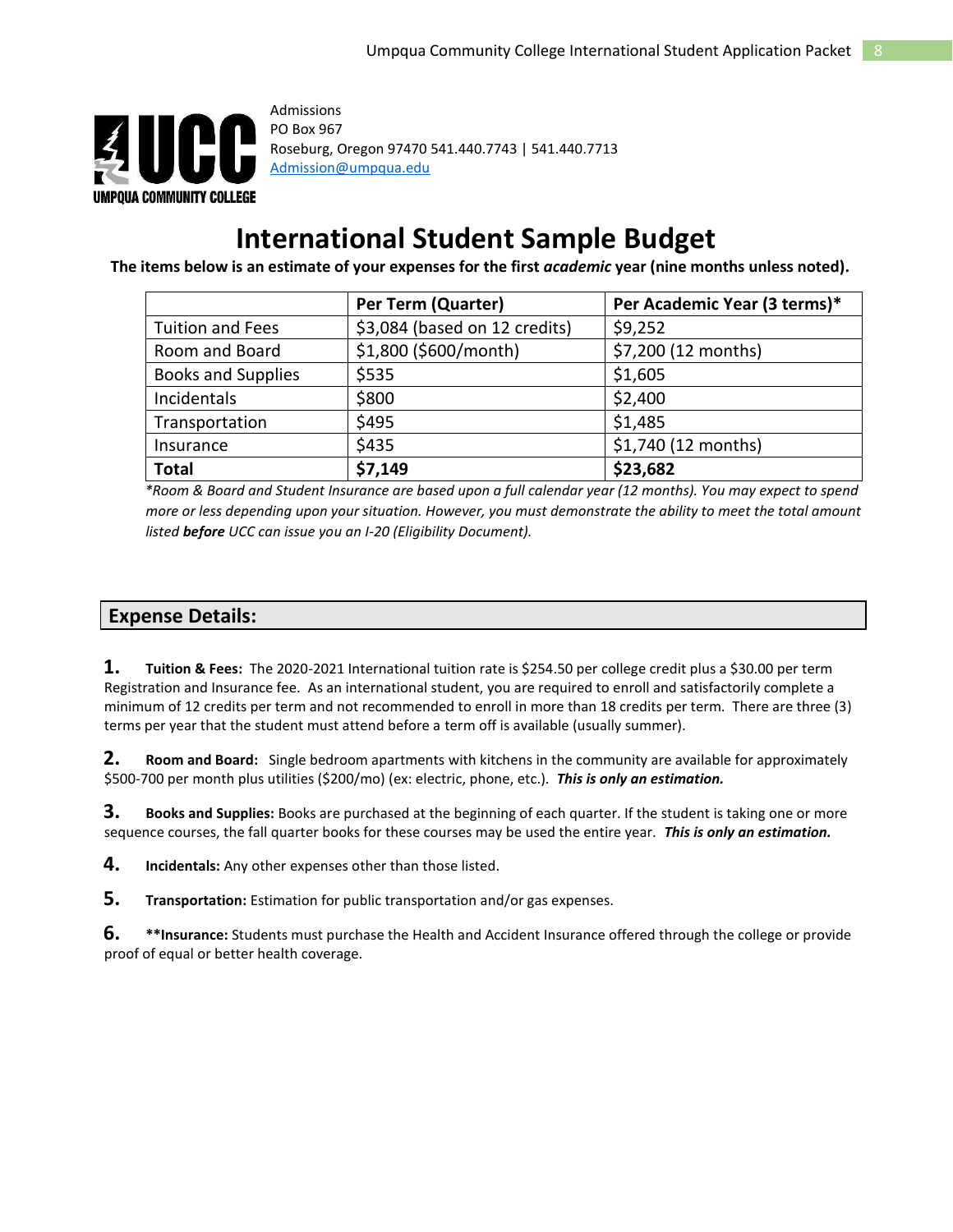

Admissions PO Box 967 Roseburg, Oregon 97470 541.440.7743 | Fax 541.440.7713

### **International Student Notarized Financial Statement**

 **Documentation MUST be received to support your statement.** 

**If funded by…** family, friends, relatives, or other responsible person, they must complete Section 2 of this form.

**If funded by…** your government, a letter certifying sponsorship must be received.

**If funded by…** personal savings, a statement from your bank (amount of money to be stated in terms of U.S. currency) must be received.

**If funded by…** other, submit supporting documents accordingly.

#### **Section 1 – To be completed by the student**

| <b>Personal Savings</b>                            |
|----------------------------------------------------|
| Family                                             |
| Friends                                            |
| <b>Your Government</b>                             |
| <b>Tuition Scholarship</b>                         |
| (Specify) Other:                                   |
| TOTAL (Must cover at least \$23,682/academic year) |

|  | (print student name) certify that the total amount of |
|--|-------------------------------------------------------|
|  |                                                       |

money that I have available for my expenses is \$ \_\_\_\_\_\_\_\_\_\_\_\_\_\_\_\_\_\_\_\_\_\_\_\_\_\_\_\_\_\_\_

| Subscribed and sworn before me this (day)                                                                                                                                                                                      | (month) | (year) |        |
|--------------------------------------------------------------------------------------------------------------------------------------------------------------------------------------------------------------------------------|---------|--------|--------|
| Signature of Notary Public: Signature of Notary Public:                                                                                                                                                                        |         |        |        |
| My commission expires: Note that the state of the state of the state of the state of the state of the state of the state of the state of the state of the state of the state of the state of the state of the state of the sta |         |        |        |
|                                                                                                                                                                                                                                |         |        | (SEAL) |
|                                                                                                                                                                                                                                |         |        |        |

#### **Section 2 – To be completed by other responsible source** (Family/Friends/Organization)

I, (Name of individual or organization) certify that the information furnished by the applicant above is a true and a correct statement of the financial resources that I will make available for the applicant's study in the United States.

| Subscribed and sworn before me this (day)                                                                                                                                                                                     | (month) (year) |        |  |  |  |  |
|-------------------------------------------------------------------------------------------------------------------------------------------------------------------------------------------------------------------------------|----------------|--------|--|--|--|--|
| Signature of Notary Public: Signature of Notary Public:                                                                                                                                                                       |                |        |  |  |  |  |
|                                                                                                                                                                                                                               |                |        |  |  |  |  |
| Notary address: Notary and the set of the set of the set of the set of the set of the set of the set of the set of the set of the set of the set of the set of the set of the set of the set of the set of the set of the set |                | (SEAL) |  |  |  |  |